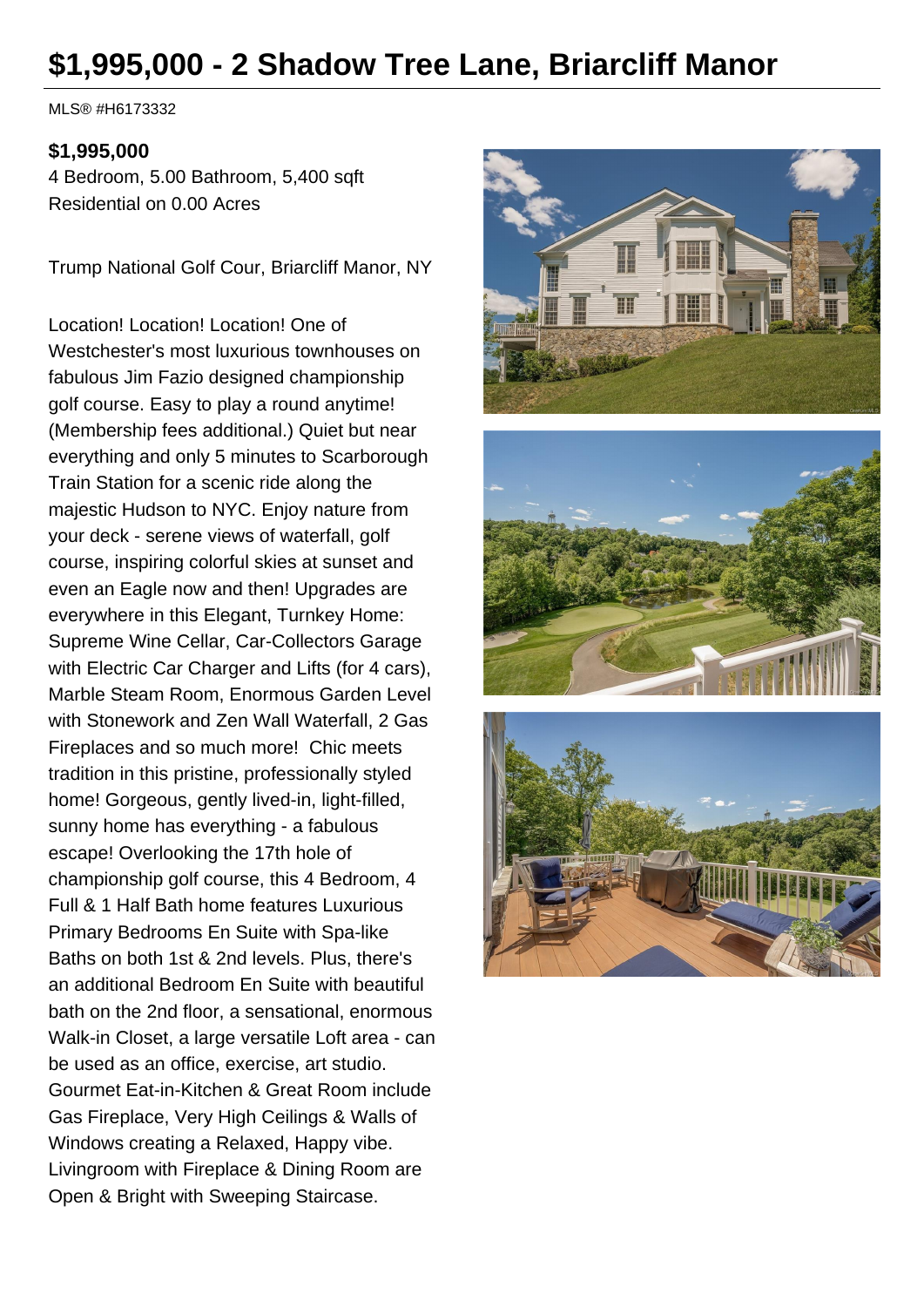French Doors lead to a Trex-style Deck (2016) where You will Love Relaxing, watching Beautiful Sunsets & Enjoying time with Friends & Family while surrounded by Nature. Huge Garden Level boasts Guest Room, Lux Marble Bath & Spa Steam Room, Supreme Wine Cellar with extensive collection, Stonework & Zen Wall Waterfall, Expansive open Main Room and French Doors to Slate Patio. Finest materials, finishes & design are featured throughout: Marble baths, granite counters, tile, tray ceilings, built-ins, custom paneling & molding, California Walk-in Closets, more. Garage is a car collector's dream: Super-cool with custom racing theme paint design, black & white checkered tiled floor, 2 Lifts to accommodate 4 cars, and there's even a Charging Station! Great Laundry Room with chic red GE Profile Washer/Dryer. Many improvements & upgrades are featured in this originally built-as-model Private, End Residence with side yard. Interior painted 2019-2020, Home Exterior & Railings Painted (6/2021), plush carpet installed (2020), Sonos Sound System/electronics wired on every floor, Full House Generator, Whole House Air Filtration & Humidifier System, Central Vac, more. Option to Purchase Home with furniture, antique clocks, piano, harp, wine collection is Offered at \$2.295 million. Near Metro North Station, Scenic Hudson River, Rockefeller Park for Hiking, Restaurants, Burns Film Center, Tarrytown Music Hall. Briarcliff Schools & Rec.

Built in 2005

#### **Essential Information**

| MLS@#            | H6173332    |
|------------------|-------------|
| Price            | \$1,995,000 |
| <b>Bedrooms</b>  | 4           |
| <b>Bathrooms</b> | 5.00        |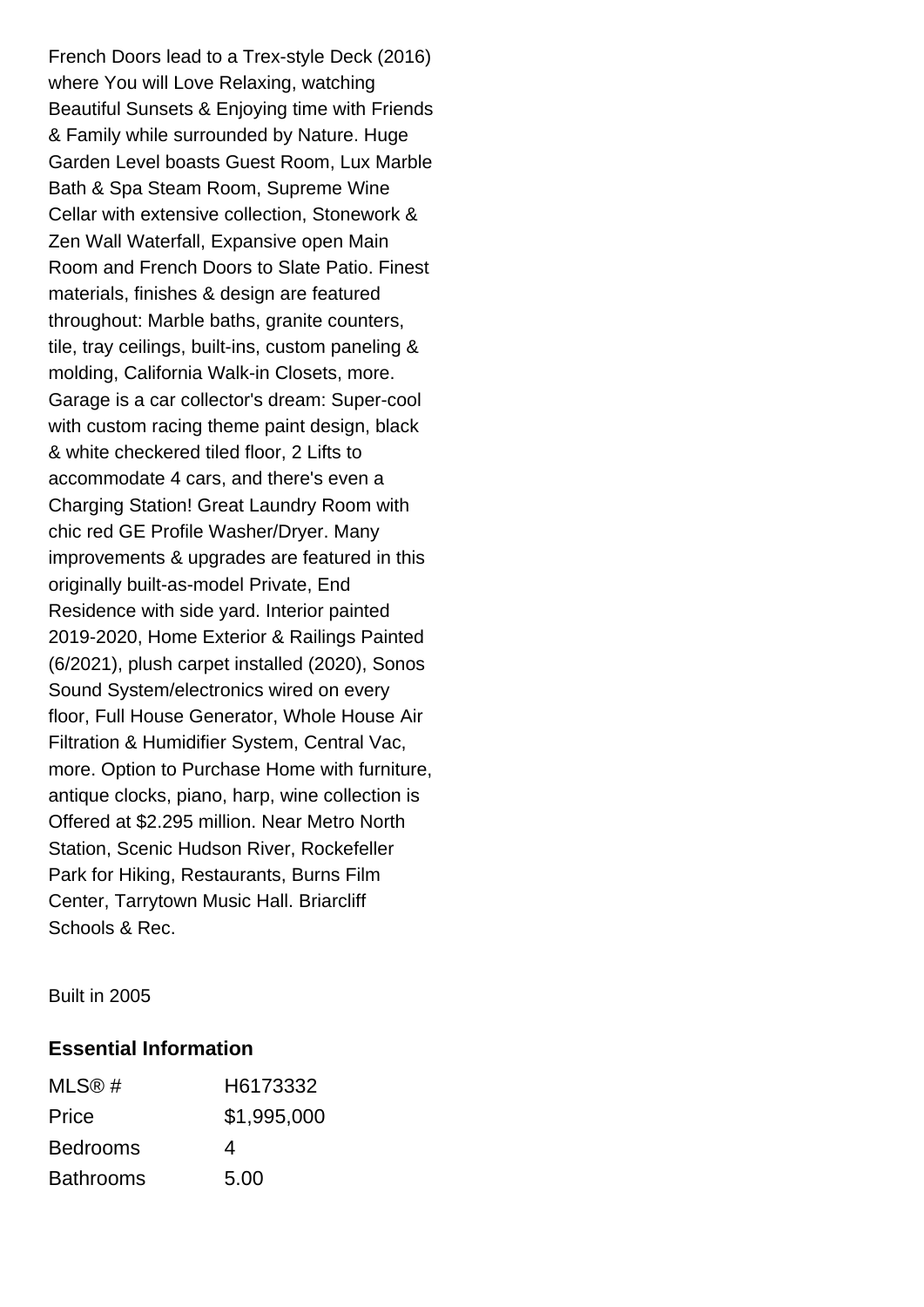| <b>Full Baths</b>     | 4           |
|-----------------------|-------------|
| <b>Half Baths</b>     | 1           |
| <b>Square Footage</b> | 5,400       |
| Acres                 | 0.00        |
| <b>Taxes</b>          | \$25,000    |
| <b>Year Built</b>     | 2005        |
| <b>Type</b>           | Residential |
| Sub-Type              | Condominium |
| Style                 | Townhouse   |
| <b>Status</b>         | Active      |

# **Community Information**

| 2 Shadow Tree Lane              |
|---------------------------------|
| <b>Trump National Golf Cour</b> |
| <b>Briarcliff Manor</b>         |
| Westchester                     |
| NY                              |
| 10510                           |
|                                 |

# **Amenities**

| Amenities | Gated                                    |
|-----------|------------------------------------------|
| Included  | Near Public Transit, Cul-De-Sec, Private |
| Parking   | Attached, 2 Car Attached, Other          |
| Garages   | Attached, 2 Car Attached, Other          |
| View      | Other                                    |

# **Interior**

| Interior                 | Hardwood, Wall To Wall Carpet                                                                                                                                                                       |
|--------------------------|-----------------------------------------------------------------------------------------------------------------------------------------------------------------------------------------------------|
| <b>Interior Features</b> | Master Downstairs, Cathedral Ceiling(s), Eat-in Kitchen, Exercise Room,<br>Formal Dining Room, Granite Counters, Marble Countertops, Master<br>Bath, Powder Room, Storage, Walk-In Closet(s), Sauna |
| Appliances               | Dishwasher, Dryer, Oven, Refrigerator, Washer, Wine Cooler, Humidifier                                                                                                                              |
| Heating                  | Natural Gas, Forced Air                                                                                                                                                                             |
| Cooling                  | <b>Central Air</b>                                                                                                                                                                                  |
| <b>Has Basement</b>      | <b>Yes</b>                                                                                                                                                                                          |
| <b>Basement</b>          | <b>Finished, Walk-Out Access</b>                                                                                                                                                                    |
| Fireplace                | Yes                                                                                                                                                                                                 |
| # of Fireplaces          | 2                                                                                                                                                                                                   |

## **Exterior**